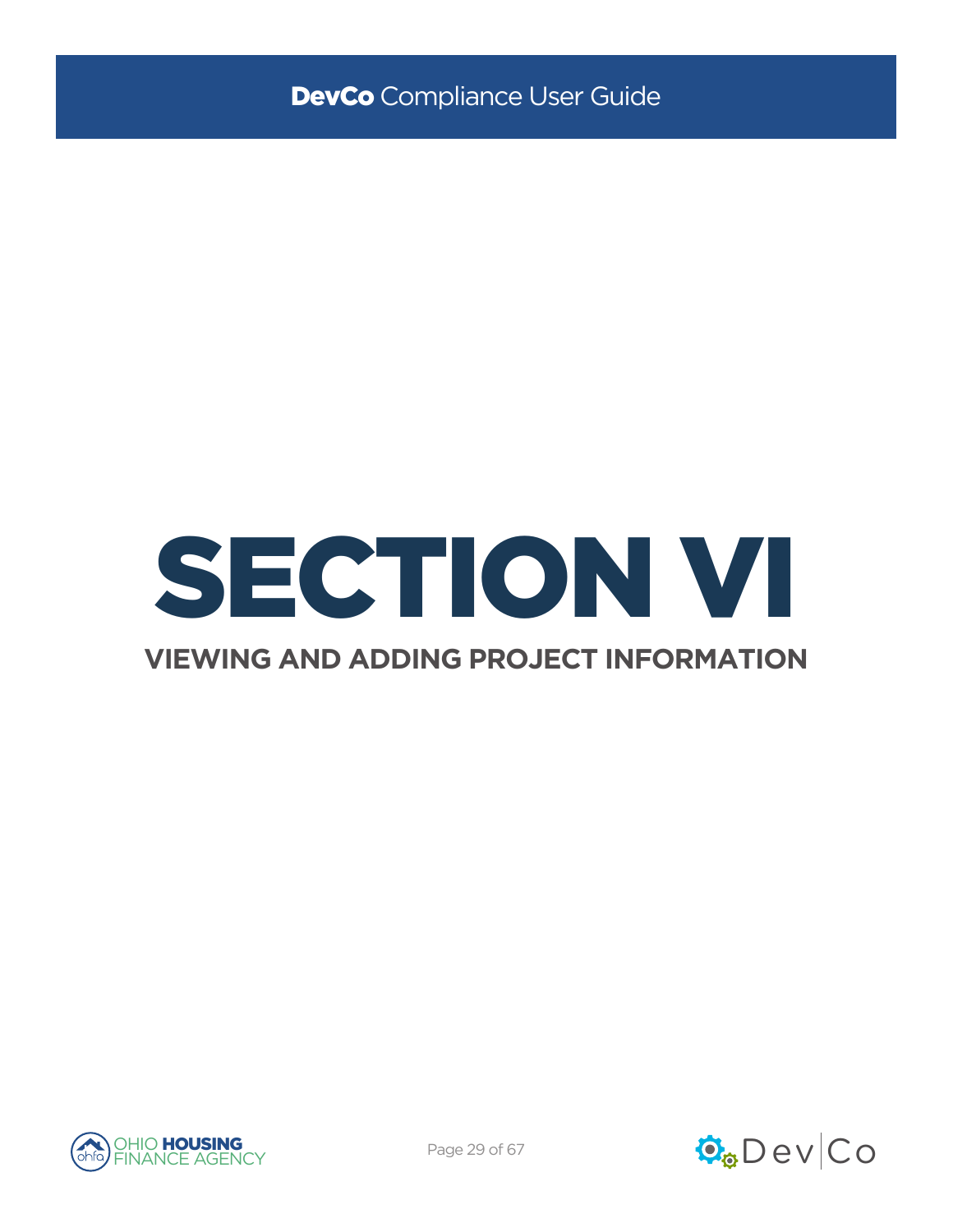# VI. VIEWING AND ADDING PROJECT INFORMATION

This section is broken down by each screen related to viewing and editing a property with steps using them. They incldue:

- A. Property Listings
- B. Property Details Screen
- C. Building Details Screen
- D. Unit Information Screen

#### Step 1: Select: Tenant Income Certification/Owner Certification from the Program Screen



### *A. Property Listings*

#### Step 2: Find and Select: the **Property** for which you want to add information

• All of the properties assigned to you are listed in alphabetical order





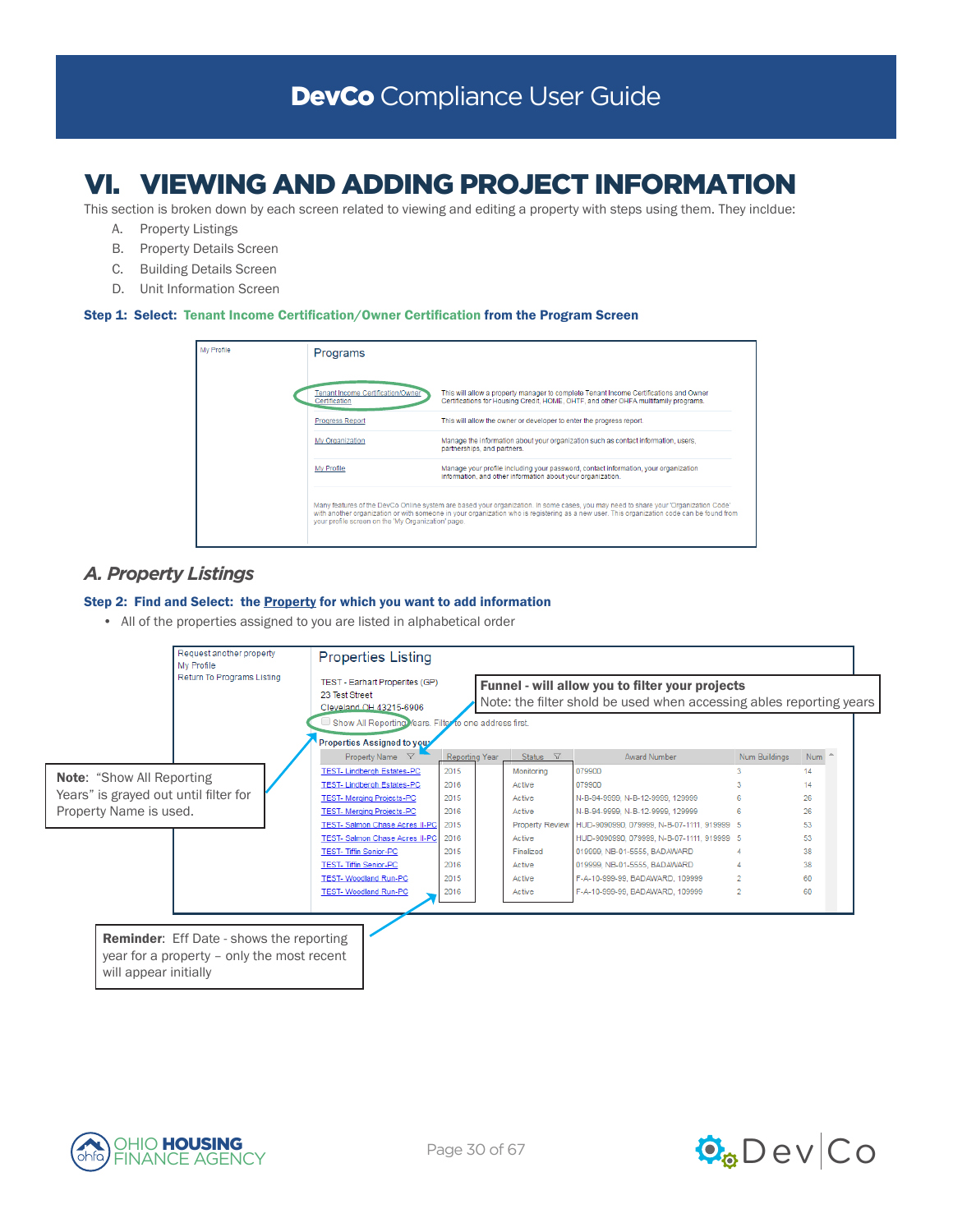- You can filter using Property Name or Status by clicking on the funnel to the right of the header
	- When you click on the funnel, a blank space appears
	- Type in the property name and press Enter
	- To get back to all properties, click the funnel next to property name and delete the text and press Enter
- You can **sort** the Property Name list by clicking on the column name
	- It will sort A-Z (or)
	- Z-A
- Status: A property can be in one of six status stages:
	- Active The property is open for the certification year
	- Property Review The property is in the finalization process but can be edited
	- Finalized The property has been finalized for OHFA review. Editing is no longer possible for tenant events in that reporting year.
	- Monitoring OHFA reviews the property before completion
	- Resolution OHFA reviews the property before completion
	- Completed Finalization of the property has been approved by OHFA and property has been closed for that certification year

### *B. Property Details Screen*

- Once a property is selected an overview of the Project will appear
- This Screen is Read-only, if any of the information needs updated contact the DevCo Helpdesk at <https://devco.ohiohome.org/devcoinquiries>
	- Programs Includes all active OHFA programs with the award number, the number of units and buildings with that funding type at the property
	- Owner Entity Information Displays the current contact information listed in DevCo for the owner
	- Management Company Displays the current contact information listed in DevCo for the Management Company including a primary contact and onsite manager





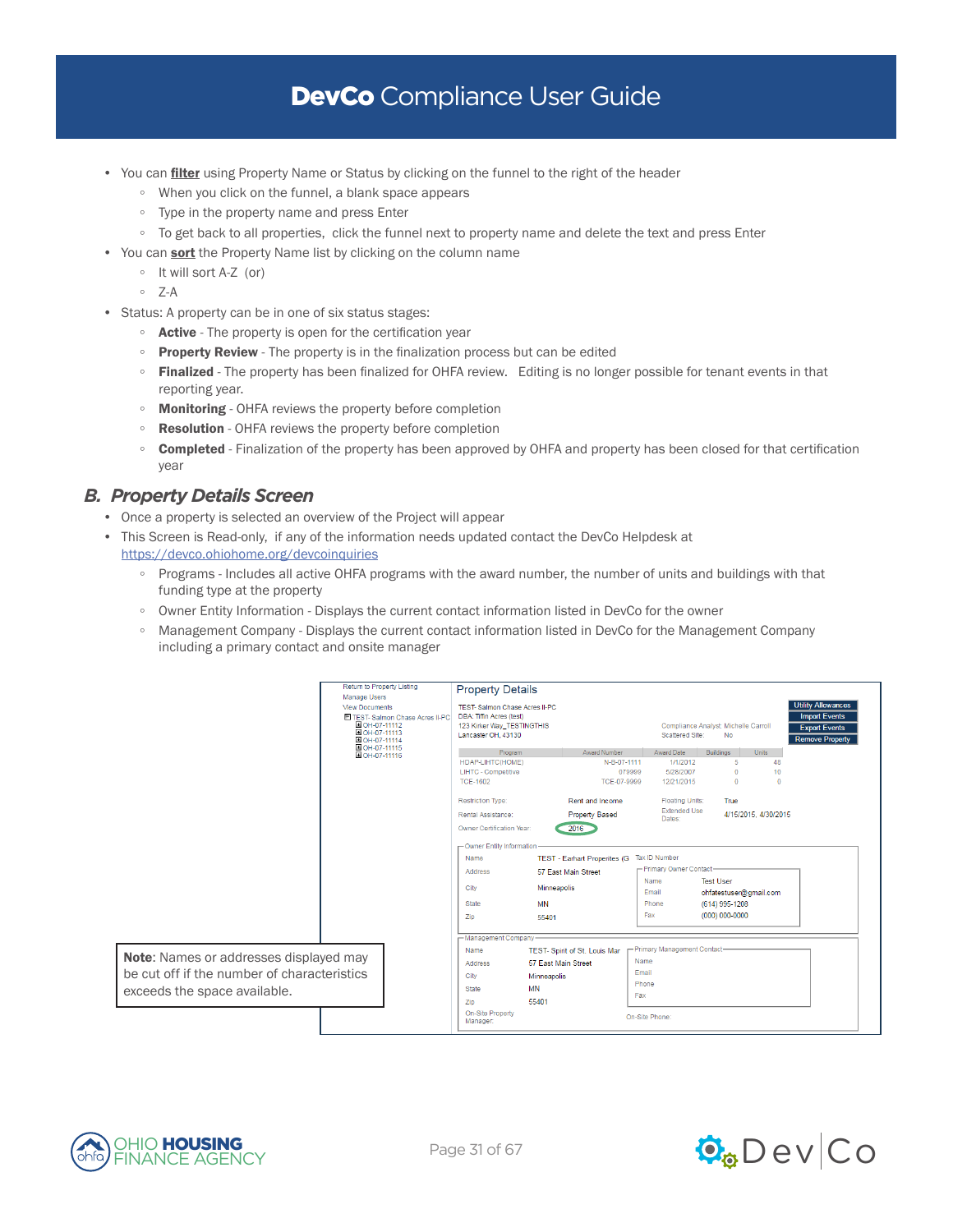- Owner Certification Year is very important (e.g. rental & OHFA compliance events  $1/1/15$ -12/31/15)
	- All TICs entered under this specific Property screen must have the same year (e.g. 2015)
	- An error will occur if you update a TIC with a effective date that is not in the certification year
	- If you are in the wrong certification year, you will have to go back to the Properties listing and choose the correct effective year (reporting year) for the property
- Compliance Checks Property Errors
	- A link to a collective list of warnings and errors from the property events are at the top of this screen, severities include:
		- **Errors** Will not let you finalize your project at the end of the year; reflects mostly items not entered
		- Warnings Will let you finalize; reflects items that may be an issue
		- *(See Section VII B. Compliance Checks Errors & Warnings for more information)*
	- Select: Click to display

|                                                                                                                          |                                                                                                                       |                    |                                     |               |                               | Link to warnings and errors                       |                      |          |                                                                                                   |  |
|--------------------------------------------------------------------------------------------------------------------------|-----------------------------------------------------------------------------------------------------------------------|--------------------|-------------------------------------|---------------|-------------------------------|---------------------------------------------------|----------------------|----------|---------------------------------------------------------------------------------------------------|--|
| Return to Property Listing                                                                                               | <b>Property Details</b>                                                                                               |                    |                                     |               |                               |                                                   |                      |          |                                                                                                   |  |
| <b>Manage Users</b>                                                                                                      | There are 35 issues for this property. Click to display.                                                              |                    |                                     |               |                               |                                                   |                      |          |                                                                                                   |  |
| <b>View Documents</b><br>E TEST-Salmon Chase Acres II-PC<br>OH-07-11112<br>OH-07-11113<br>E OH-07-11114<br>E OH-07-11115 | <b>TEST-Salmon Chase Acres II-PC</b><br>DBA: Tiffin Acres (test)<br>123 Kirker Way TESTINGTHIS<br>Lancaster OH, 43130 |                    |                                     |               | Scattered Site:               | Compliance Analyst: Michelle Carroll<br><b>No</b> |                      |          | <b>Utility Allowances</b><br><b>Import Events</b><br><b>Export Events</b><br><b>Finalize Year</b> |  |
| E OH-07-11116                                                                                                            | Program                                                                                                               |                    | Award Number                        |               | Award Date                    | <b>Buildings</b>                                  | <b>Units</b>         |          | <b>Annual Certification</b>                                                                       |  |
|                                                                                                                          | HDAP-LIHTC(HOME)                                                                                                      |                    | N-B-07-1111                         |               | 1/1/2012                      | 5.                                                | 48                   |          | <b>Remove Property</b>                                                                            |  |
|                                                                                                                          | LIHTC - Competitive                                                                                                   |                    | 079999                              |               | 5/28/2007                     | $\Omega$                                          | 10                   |          |                                                                                                   |  |
|                                                                                                                          | <b>TCF-1602</b>                                                                                                       |                    | TCF-07-9999                         |               | 12/21/2015                    | $\sqrt{2}$                                        |                      | $\Omega$ |                                                                                                   |  |
|                                                                                                                          | <b>Restriction Type:</b>                                                                                              |                    | Rent and Income                     |               | <b>Floating Units:</b>        | True                                              |                      |          |                                                                                                   |  |
|                                                                                                                          | Rental Assistance:                                                                                                    |                    | <b>Property Based</b>               |               | <b>Extended Use</b><br>Dates: |                                                   | 4/15/2015. 4/30/2015 |          |                                                                                                   |  |
|                                                                                                                          | Owner Certification Year:                                                                                             |                    | 2015                                |               |                               |                                                   |                      |          |                                                                                                   |  |
|                                                                                                                          | -Owner Entity Information                                                                                             |                    |                                     |               |                               |                                                   |                      |          |                                                                                                   |  |
|                                                                                                                          | Name                                                                                                                  |                    | <b>TEST - Earhart Properites (G</b> |               | <b>Tax ID Number</b>          |                                                   |                      |          |                                                                                                   |  |
|                                                                                                                          | <b>Address</b>                                                                                                        |                    | 57 Fast Main Street                 |               | -Primary Owner Contact-       |                                                   |                      |          |                                                                                                   |  |
|                                                                                                                          | City                                                                                                                  | <b>Minneapolis</b> |                                     | Name<br>Fmail |                               | <b>Test User</b><br>ohfatestuser@gmail.com        |                      |          |                                                                                                   |  |
|                                                                                                                          | <b>State</b>                                                                                                          | <b>MN</b>          |                                     |               | Phone                         | (614) 995-1208                                    |                      |          |                                                                                                   |  |
|                                                                                                                          | Zip                                                                                                                   | 55401              |                                     | Fax           |                               | (000) 000-0000                                    |                      |          |                                                                                                   |  |
|                                                                                                                          |                                                                                                                       |                    |                                     |               |                               |                                                   |                      |          |                                                                                                   |  |

◦ You can get to each TIC with the error/warning by clicking on the link in the event column

| Return to Property Detail |                 | <b>Property Errors</b> |                                           |          |                             |  |  |  |  |  |
|---------------------------|-----------------|------------------------|-------------------------------------------|----------|-----------------------------|--|--|--|--|--|
|                           | <b>Building</b> | <b>Unit</b>            | <b>Description</b>                        | Severity | Event                       |  |  |  |  |  |
|                           | OH-07-11112 5   |                        | Allowable Rent Exceeded                   | Warning  | Move In - 04/12/2013        |  |  |  |  |  |
|                           | OH-07-11112 5   |                        | Income Exceeds County AMI Income Schedule | Warning  | Move In - 04/12/2013        |  |  |  |  |  |
|                           | OH-07-11111 3   |                        | Allowable Rent Exceeded                   | Warning  | Move In - 04/12/2013        |  |  |  |  |  |
|                           | OH-07-11111 3   |                        | Total Household Income Is Zero            | Warning  | Move In - 04/12/2013        |  |  |  |  |  |
|                           | OH-07-11112 5   |                        | Allowable Rent Exceeded                   | Warning  | Student Update - 04/12/2013 |  |  |  |  |  |
|                           | OH-07-11111 1   |                        | Allowable Rent Exceeded                   | Warning  | Recertify - 05/06/2013      |  |  |  |  |  |
|                           | OH-07-11111 1   |                        | Allowable Rent Exceeded                   | Warning  | Move Out - 05/11/2013       |  |  |  |  |  |
|                           | OH-07-11111 1   |                        | Allowable Rent Exceeded                   | Warning  | Move In - 05/14/2013        |  |  |  |  |  |

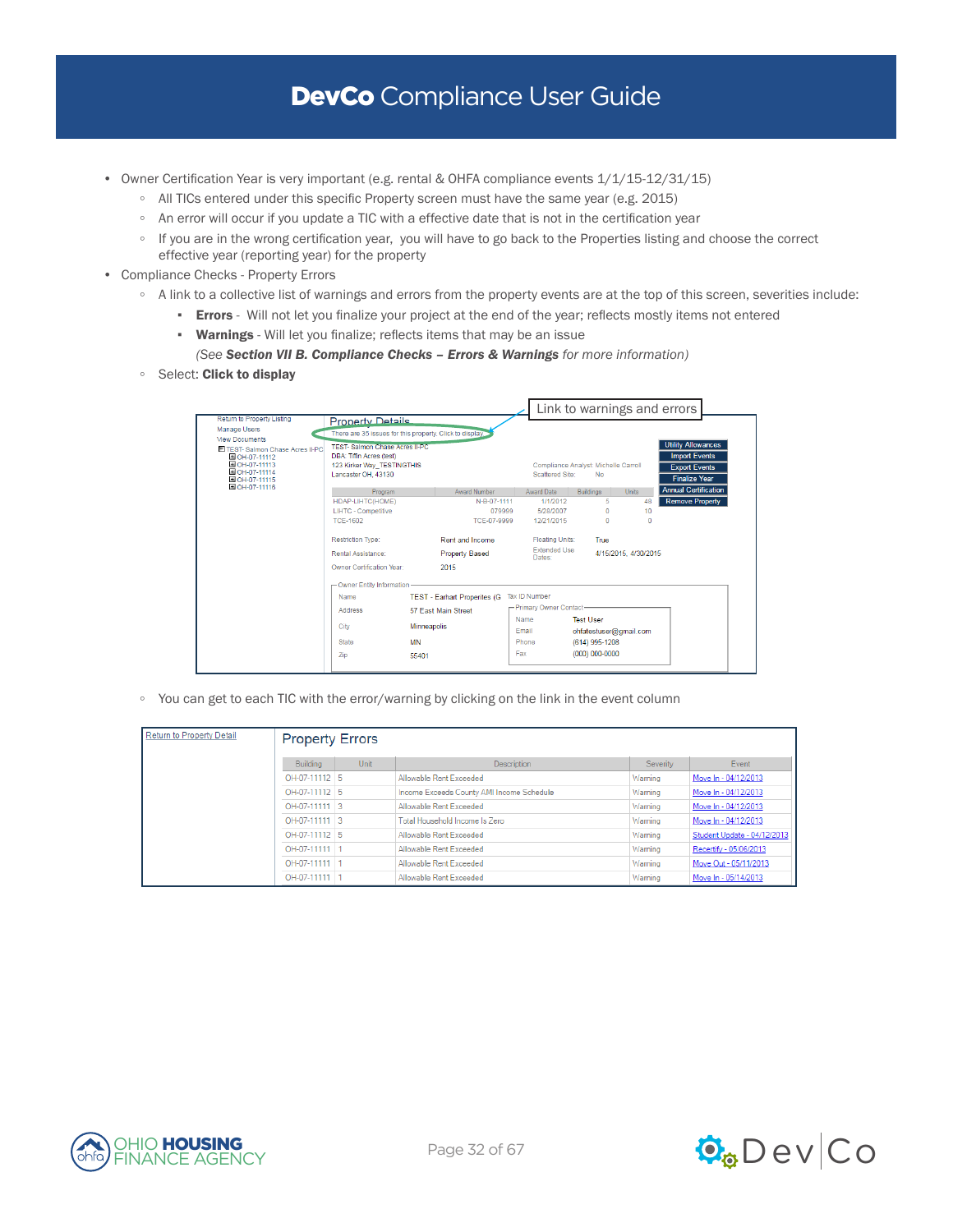Through the side panel on your left you can navigate and select specific property details: buildings, units and events.



#### Step 3: Add the Utility Allowance for the project if you have not already

*(See Section V. Adding a Utility Allowance for detailed instructions)*

| Return to Property Listing<br><b>Manage Users</b><br><b>View Documents</b><br>E TEST-Salmon Chase Acres II-PC<br>OH-07-11112<br>DOH-07-11113<br>OH-07-11114<br>DOH-07-11115<br>OH-07-11116 | <b>Property Details</b><br>There are 35 issues for this property. Click to display.<br><b>TEST-Salmon Chase Acres II-PC</b><br>DBA: Tiffin Acres (test)<br>123 Kirker Way_TESTINGTHIS<br>Lancaster OH, 43130 |             |                                      |     | Scattered Site:               | Compliance Analyst: Michelle Carroll<br>No |                        | <b>Utility Allowances</b><br><b>Import Events</b><br><b>Export Events</b><br><b>Finalize Year</b> |  |
|--------------------------------------------------------------------------------------------------------------------------------------------------------------------------------------------|--------------------------------------------------------------------------------------------------------------------------------------------------------------------------------------------------------------|-------------|--------------------------------------|-----|-------------------------------|--------------------------------------------|------------------------|---------------------------------------------------------------------------------------------------|--|
|                                                                                                                                                                                            | Program                                                                                                                                                                                                      |             | Award Number                         |     | Award Date                    | <b>Buildings</b>                           | <b>Units</b>           | <b>Annual Certification</b>                                                                       |  |
|                                                                                                                                                                                            | HDAP-LIHTC(HOME)                                                                                                                                                                                             |             | N-B-07-1111                          |     | 1/1/2012                      | 5                                          | 48                     | <b>Remove Property</b>                                                                            |  |
|                                                                                                                                                                                            | <b>LIHTC - Competitive</b>                                                                                                                                                                                   |             | 079999                               |     | 5/28/2007                     | $\Omega$                                   | 10                     |                                                                                                   |  |
|                                                                                                                                                                                            | TCE-1602                                                                                                                                                                                                     |             | TCF-07-9999                          |     | 12/21/2015                    | $\Omega$                                   | n                      |                                                                                                   |  |
|                                                                                                                                                                                            | <b>Restriction Type:</b>                                                                                                                                                                                     |             | Rent and Income                      |     | Floating Units:               | True                                       |                        |                                                                                                   |  |
|                                                                                                                                                                                            | Rental Assistance:                                                                                                                                                                                           |             | <b>Property Based</b>                |     | <b>Extended Use</b><br>Dates: |                                            | 4/15/2015, 4/30/2015   |                                                                                                   |  |
|                                                                                                                                                                                            | Owner Certification Year:                                                                                                                                                                                    |             | 2015                                 |     |                               |                                            |                        |                                                                                                   |  |
|                                                                                                                                                                                            | -Owner Entity Information                                                                                                                                                                                    |             |                                      |     |                               |                                            |                        |                                                                                                   |  |
|                                                                                                                                                                                            | Name                                                                                                                                                                                                         |             | <b>TEST - Earhart Properites (G)</b> |     | Tax ID Number                 |                                            |                        |                                                                                                   |  |
|                                                                                                                                                                                            | Address                                                                                                                                                                                                      |             | 57 East Main Street                  |     | -Primary Owner Contact-       |                                            |                        |                                                                                                   |  |
|                                                                                                                                                                                            | City                                                                                                                                                                                                         | Minneapolis |                                      |     | Name<br>Fmail                 | <b>Test User</b>                           | ohfatestuser@gmail.com |                                                                                                   |  |
|                                                                                                                                                                                            |                                                                                                                                                                                                              |             |                                      |     |                               |                                            |                        |                                                                                                   |  |
|                                                                                                                                                                                            | State                                                                                                                                                                                                        | <b>MN</b>   |                                      |     | Phone                         | (614) 995-1208                             |                        |                                                                                                   |  |
|                                                                                                                                                                                            | Zip                                                                                                                                                                                                          | 55401       |                                      | Fax |                               | (000) 000-0000                             |                        |                                                                                                   |  |
|                                                                                                                                                                                            |                                                                                                                                                                                                              |             |                                      |     |                               |                                            |                        |                                                                                                   |  |



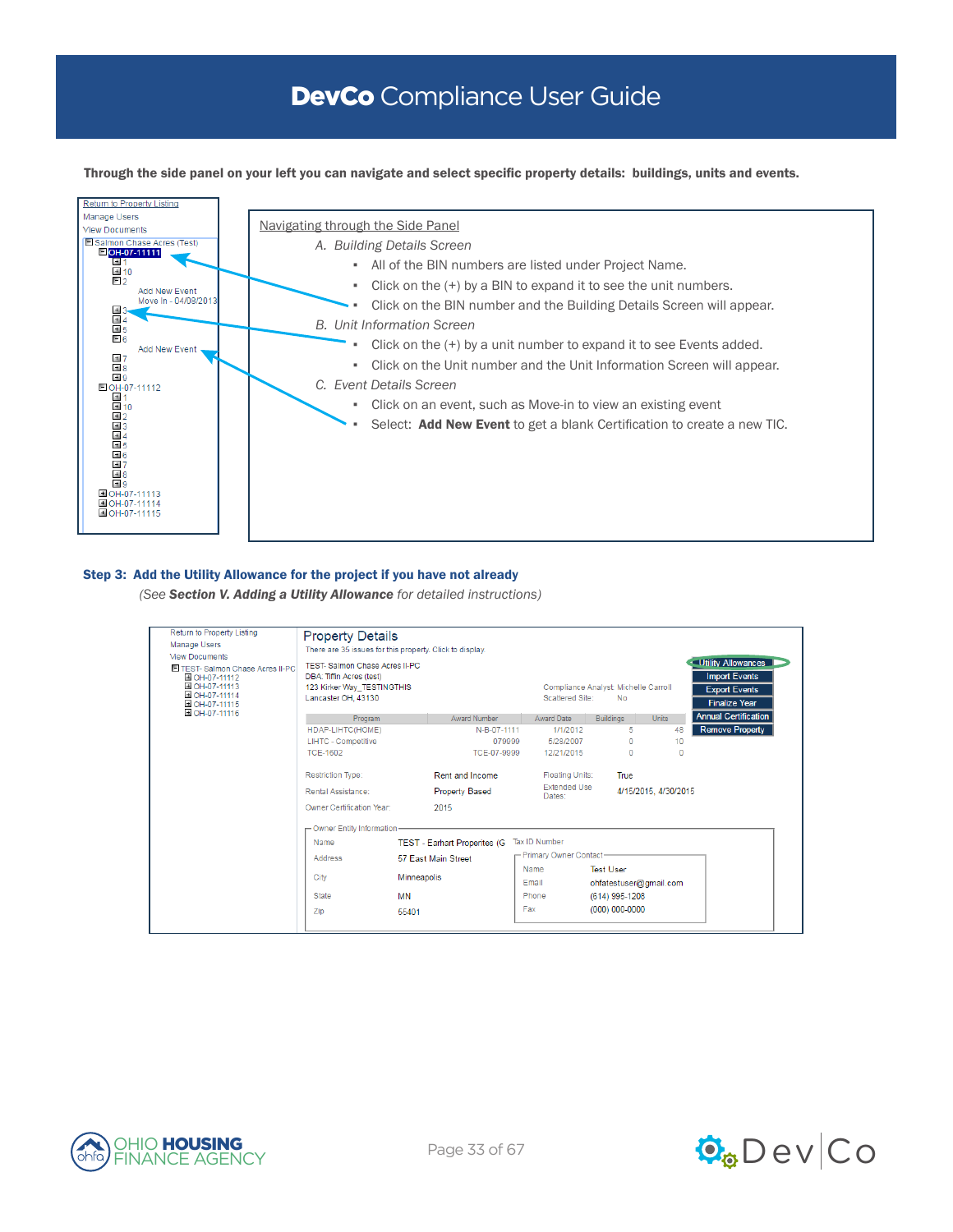### *C. Building Details Screen*

#### Step 4: Select a BIN number you want to add information to (Side Panel)

- An overview of the building appears
- You can view and verify basic building information
	- Verify Building Identification Number or if not a Housing Tax Credit project the Identifying Name
	- Verify Address of Building *(See recommended format listed in Section VI. D. Unit Information)*
	- Owner Pays Utilities- check box, if owner pays all utilities.
	- Notes Section is used to identify any issues or special characteristics about this particular building.
- Contact the [DevCo Helpdesk](http://devco.ohiohome.org/devcoinquiries/) if information is listed incorrectly.



### *D. Unit Information Screen*

#### Step 5: Select: the Unit you want to view

- Choose the unit from the Unit Name below the building information -or- Choose the unit from the list under the BIN on the left of the screen as shown above
- You can see an overview of the unit.

| Return to Property Listing                | Unit Information   |                   |                 |            |                                                              |
|-------------------------------------------|--------------------|-------------------|-----------------|------------|--------------------------------------------------------------|
| Manage Users                              |                    |                   |                 |            |                                                              |
| <b>View Documents</b>                     | <b>Unit Name</b>   | 10                |                 |            |                                                              |
| Salmon Chase Acres (Test)<br>DOH-07-11111 | Number Of Bedrooms | 2 Bedroom         |                 |            | <b>Reminder:</b> Make sure the<br>unit identity is correctly |
| ±1<br>$\blacksquare$ 10                   | Square Footage     | 700               |                 |            | marked on each unit.                                         |
| <b>Add New Event</b><br>≞ 2               | AMI Percentage     | 35%               |                 |            | because this impacts the                                     |
| $\pm$ 3                                   | Unit Identity      | Program Unit      |                 |            | number of qualified units on                                 |
| $\pm$ 4<br>$\pm$ 5                        | <b>Status Date</b> | 09/10/2012        |                 |            | the Annual Certification.                                    |
| 画6<br>±7                                  | Status             | Occupied          |                 |            |                                                              |
| $\pm$ 8                                   |                    |                   |                 |            |                                                              |
| $\pm$ 9<br>HOH-07-11112                   | Funding Program    | <b>Start Date</b> | <b>End Date</b> |            |                                                              |
| OH-07-11113                               | <b>LIHTC</b>       |                   |                 | 06/26/2013 |                                                              |
| OH-07-11114<br>OH-07-11115                | <b>HOME</b>        | 09/10/2012<br>▼   |                 | 06/26/2013 |                                                              |
|                                           | Update             |                   |                 |            |                                                              |